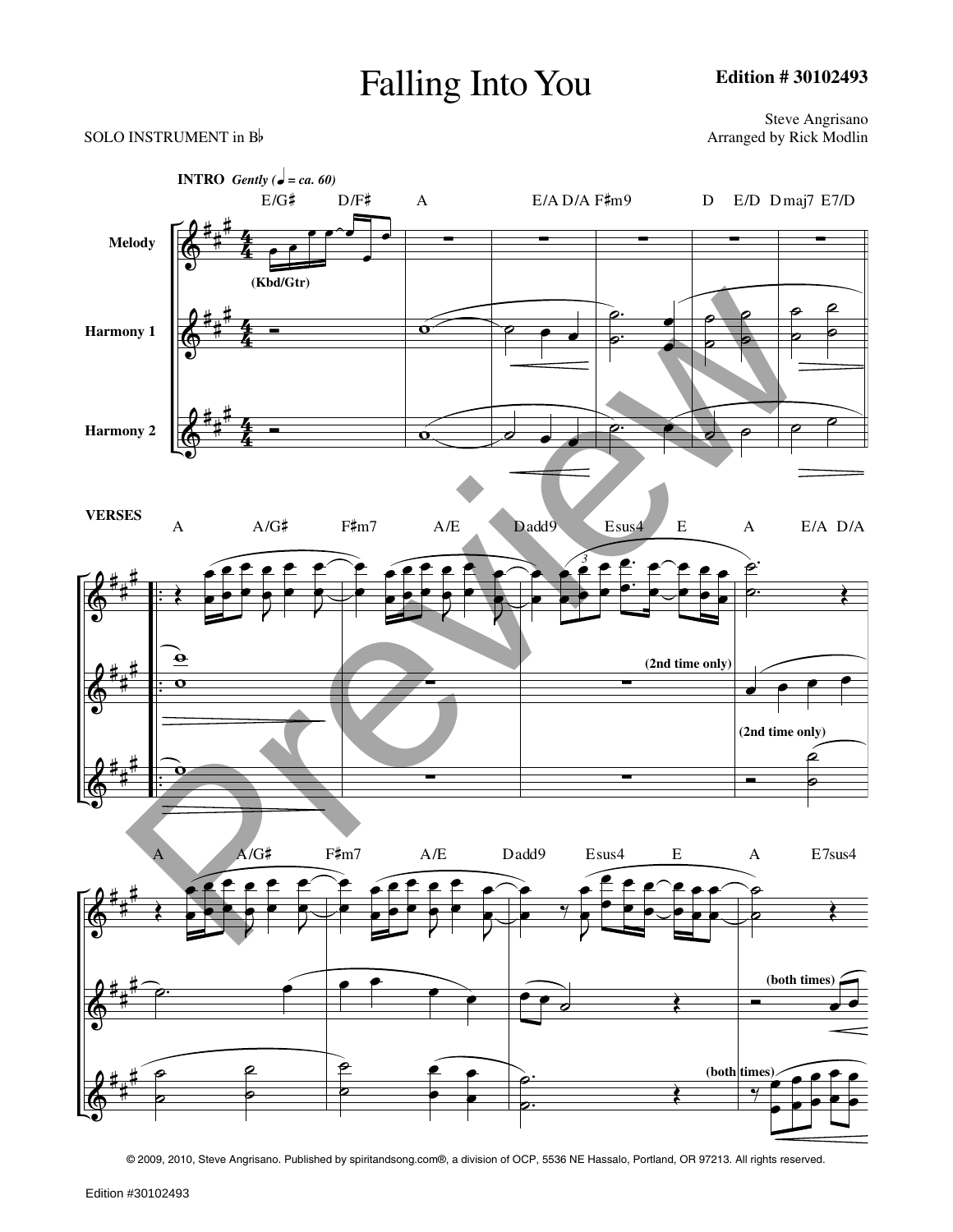## **FALLING INTO YOU (Solo Instrument in <sup>B</sup>), pg. <sup>2</sup> of <sup>4</sup>**







**Edition # 30102493**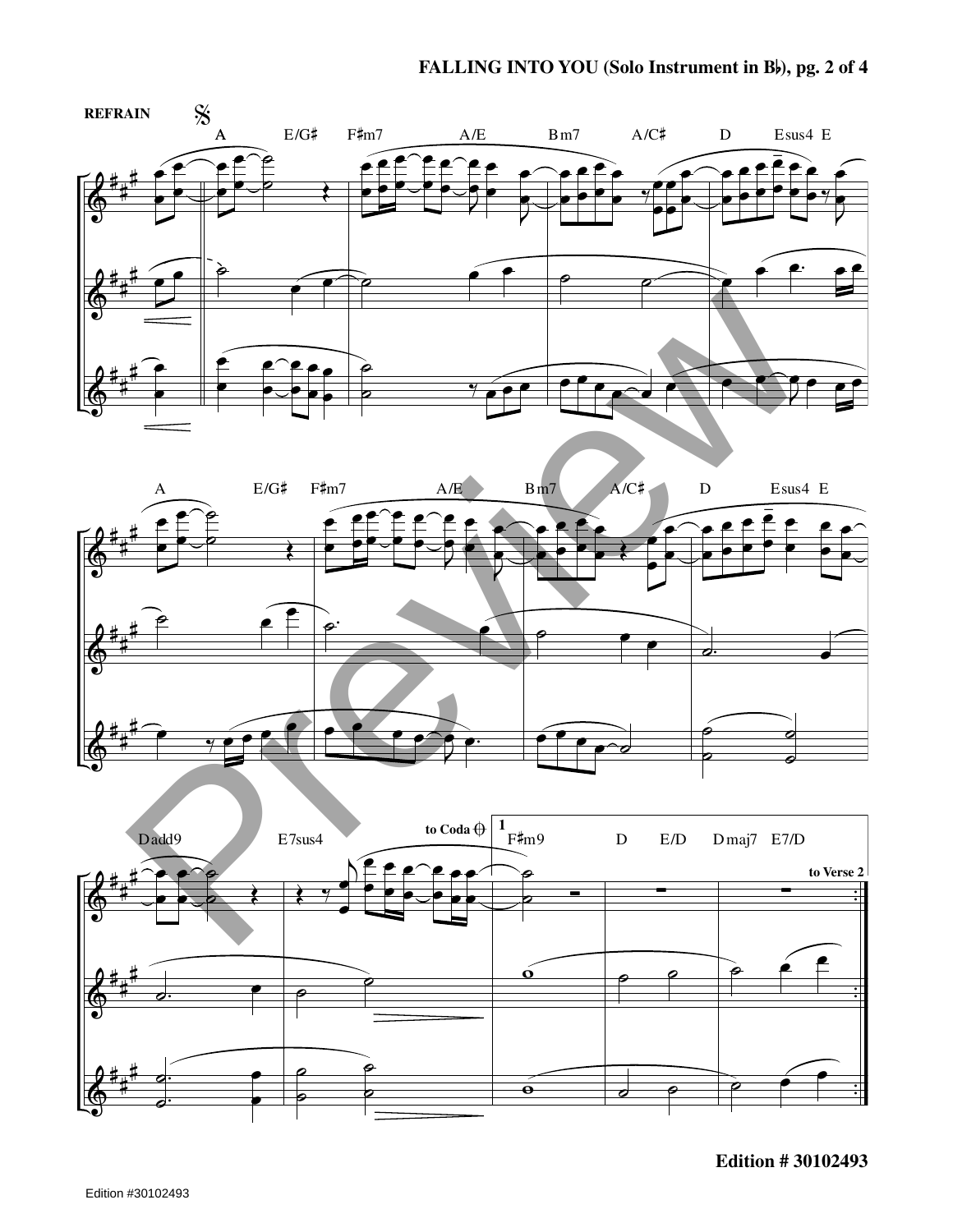## **FALLING INTO YOU (Solo Instrument in <sup>B</sup>), pg. <sup>3</sup> of <sup>4</sup>**







**Edition # 30102493**